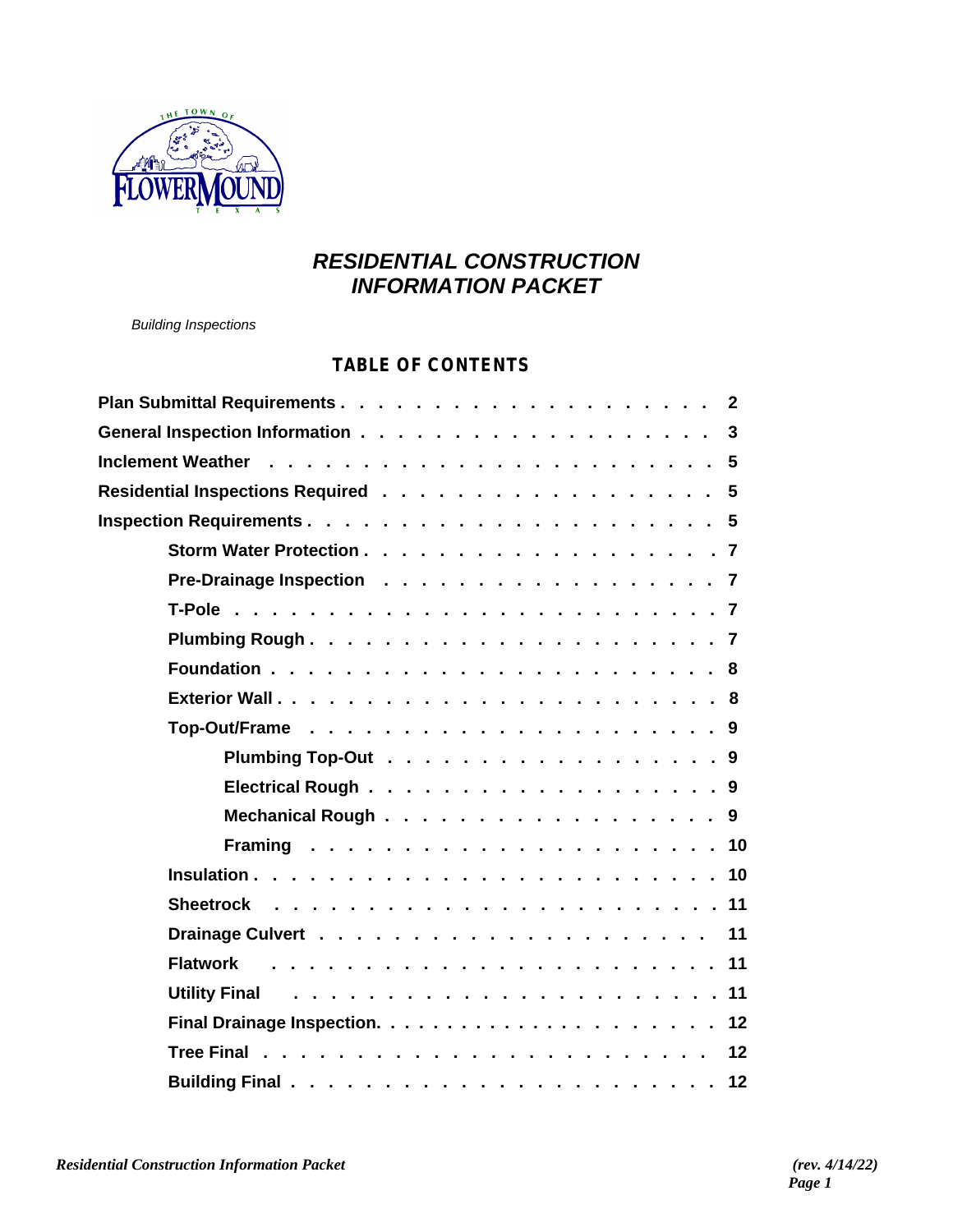#### **A. PLAN SUBMITTAL REQUIREMENTS**

*Please check your deed restrictions and Home Owner's Association requirements before building, as the Town does not regulate them.*

#### 1. Design Criteria

| TABLE R301.2 (1)                          |                                 |                                         |                        |                         |             |                                  |                             |  |  |  |
|-------------------------------------------|---------------------------------|-----------------------------------------|------------------------|-------------------------|-------------|----------------------------------|-----------------------------|--|--|--|
| <b>ROOF</b><br><b>SNOW</b><br><b>LOAD</b> | <b>WIND</b>                     | <b>SEISMIC</b><br><b>DESIGN</b>         | SUBJECT TO DAMAGE FROM |                         |             | <b>WINTER</b><br>DEISGN TEMP (f) | <b>FLOOD</b><br>HAZARDS (h) |  |  |  |
|                                           | Speed (e) (mph)                 | CATEGORY $(f,g)$ Weathering (a) $\vert$ |                        | Frost line<br>Depth (b) | Termite (c) |                                  |                             |  |  |  |
| $5$ lb/ft <sup>2</sup>                    | 115(3-sec-gust)/76 fastest mile | A                                       | Moderate               | 6"                      | Very heavy  | $22^{\circ}$ F                   | Local code                  |  |  |  |

#### TABLE R301.2 (1)

| ICE SHIELD UNDER-LAYMENT | AIR FREEZING INDEX | MEAN ANNUAL TEMPERATURE |  |
|--------------------------|--------------------|-------------------------|--|
| REQUIRED                 |                    |                         |  |
| <b>NO</b>                | 150                | $64.9^{\circ}$ F        |  |

- 2. No construction may begin until a building permit has been issued. Permit application must be submitted via eTRAKiT. Plans may be uploaded electronically during the application process. The follow information must be included with your submittal:
	- a. A site plan indicating all proposed and existing structures and where those structures are to be placed in relation to property lines. This includes, but is not limited to, the house, accessory structures, patios, sidewalks, driveways, etc. Site plan must also indicate existing infrastructure (manholes, fire hydrants, inlets, cleanouts, utility boxes, etc.) in relation to all proposed structures.
	- b. A grading and drainage plan that is separate from the required site plan. This plan must be submitted at the time of permit application and must provide the following information:
		- i. The finished pad elevation (FPE)
		- ii. The elevation of the lot corners
		- iii. Arrows showing the drainage inlet, including spot elevations for any high points
		- iv. All existing utilities and improvements, including inlets, ADA facilities and manholes
			- v. All retaining walls with top and bottom of wall elevations
		- vi. Location of water meter
		- vii. Any existing trees that will remain
		- viii. All proposed flatwork, including driveways, with the proposed width
		- ix. Culvert(s) with all data, including the pipe size, flow line (in and out) and slope.
		- x. Show all existing easements.
		- xi. The location of any proposed or existing sub-surface drain systems located on the property and surface drainage arrows that conform to the Town approved drainage plans. If no drainage plans exist, the proposed drainage plan must not increase the flow of water to adjacent lots. **NOTE: All deck and Gutter drain terminations must be clearly Identified on the drainage plan and must be approved at the predrainage inspection. Drain terminations must be at least six feet away from the ROW or adjacent property lines. Termination at the street must be preapproved and will only be allowed for lots with special circumstances. If preapproval is granted, the drains must be constructed through the curb and must be cored.**

Depending on the subdivision, the grading and drainage plan will be in one of two forms:

For lots in a subdivision where there are Town of Flower Mound approved as-built construction plans, the plan may be in the form of a plot plan with the additional

*2)*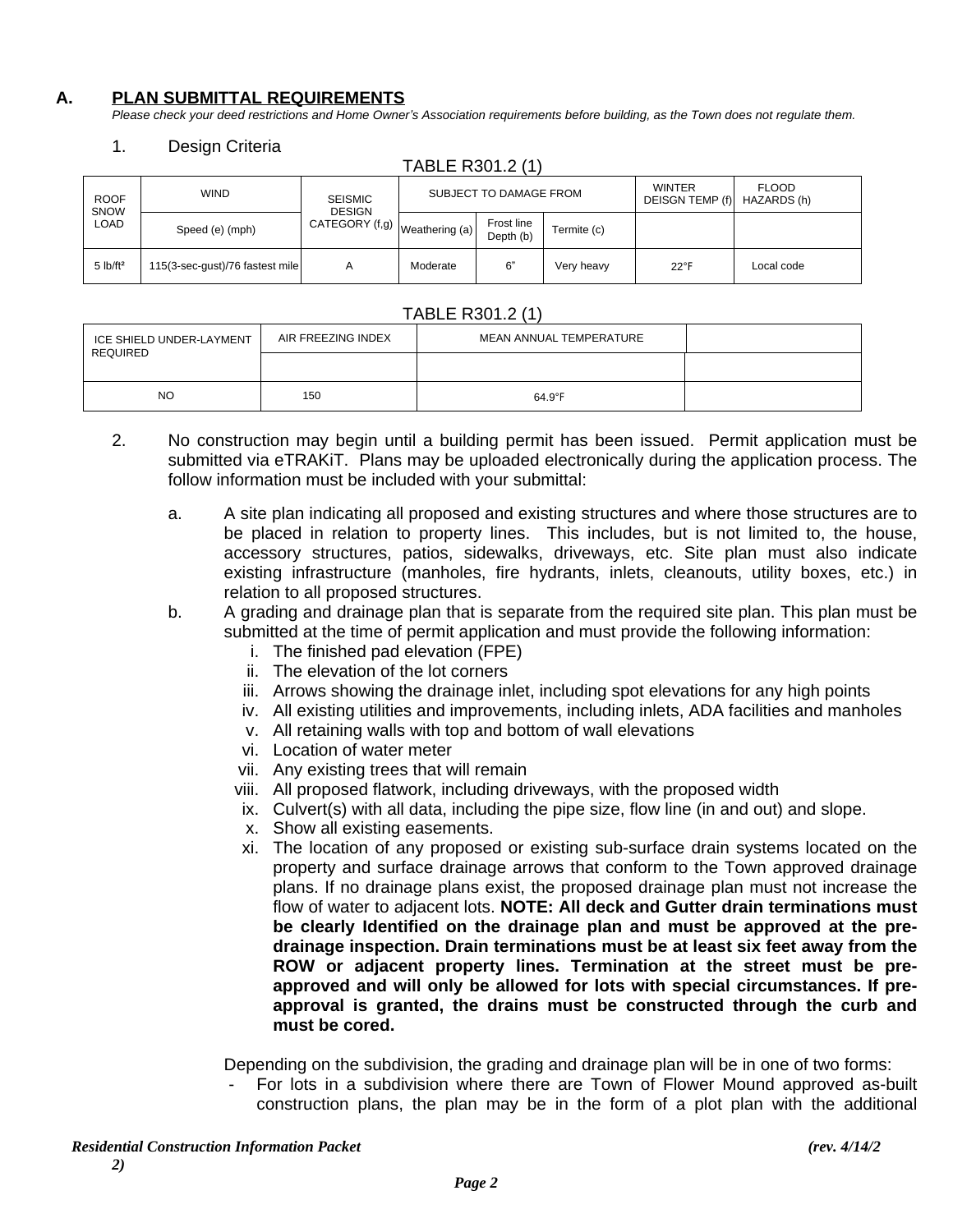information listed above added. The information listed above must match the approved subdivision plans exactly; no deviations are permitted. In the situation where the builder wants to deviate from the approved as-built plans, an engineered grading and drainage plan must be provided

- For lots where there are no existing as-built plans or where a subdivision was intentionally developed without specific lot grading information, the plan shall be in the form of an engineered grading and drainage plan and must be signed and sealed by a civil engineer licensed to practice in the State of Texas (a Texas P.E.). The engineered grading and drainage plan shall show the proposed grading for the lot at 1' intervals and include all the items listed above. In addition, the plan shall show the proposed location of any on-site sewage facility (OSSF) and include all information necessary to install utility taps (if required). The plan shall reference the Town's Engineering standards and shall include all relevant Town standard construction details.
- c. Architectural plans must include window sizes, door sizes, and elevation drawings showing exterior wall construction and masonry percentage calculations. Plans must show the height of the structure from grade to peak. **All options to be built must be clearly marked. Any options on the plans that will not be constructed should be crossedout.**
- d. Foundation drawings shall be stamped by a professional engineer licensed by the State of Texas. Correct elevations must be marked.
- e. A letter (with the correct legal address) from the same engineer that designed and sealed the foundation plans stating that the foundation was designed for the soil conditions on that particular lot. The letter must also state that the foundation design criteria comply with the minimum standards required by the current International Residential Code adopted by the Town.
- f. All brick arches that span more than six (6) feet and brick columns that are more than ten feet (10') in height must be designed by a structural engineer. A design letter must accompany the plans.
- g. A non-refundable \$250.00 plan review fee must be paid upon permit submittal.
- h. Proof of energy compliance must be submitted. Options include a certificate of compliance using the energy calculation tool found at [https://ic3.tamu.edu/,](https://ic3.tamu.edu/) certificate of compliance from another approved trade-off program, or documentation showing that EnergyStar will be used.
- i. A Manual J and a Manual S must be submitted. The software used to create these manuals must be ACCA compliant and it must state this on each manual.
- j. A letter from the mechanical contractor or designer, indicating how compliance with section M1505 of the IRC will be achieved.
- k. If septic, a TCEQ licensed septic contractor registered with the Town of Flower Mound must submit an application and all supporting documents for a septic permit.
- l. If engineered trusses or I-beams are used, a layout must be submitted.
- m. If the lot is one acre or larger, a tree survey is required. All protected trees over six inches (6") in diameter (at 4.5 feet high) must be on the survey. This tree survey must be done by a certified arborist (International Society of Arboriculture) or by a registered landscape architect. The tree survey must be in compliance with all standards and regulations, pursuant to chapter 94, Trees, and Section 94-24 of the Town of Flower Mound Code of Ordinances.

If a lot is less than one acre, a plot plan showing the approximate diameter of the trees, their canopy extent, and their location in relation to the building pad should be submitted. Preparation by a certified arborist or landscape architect is not required for lots under one acre.

n. If the bonus room is unfinished, please note on the plans that it was not included in the square footage.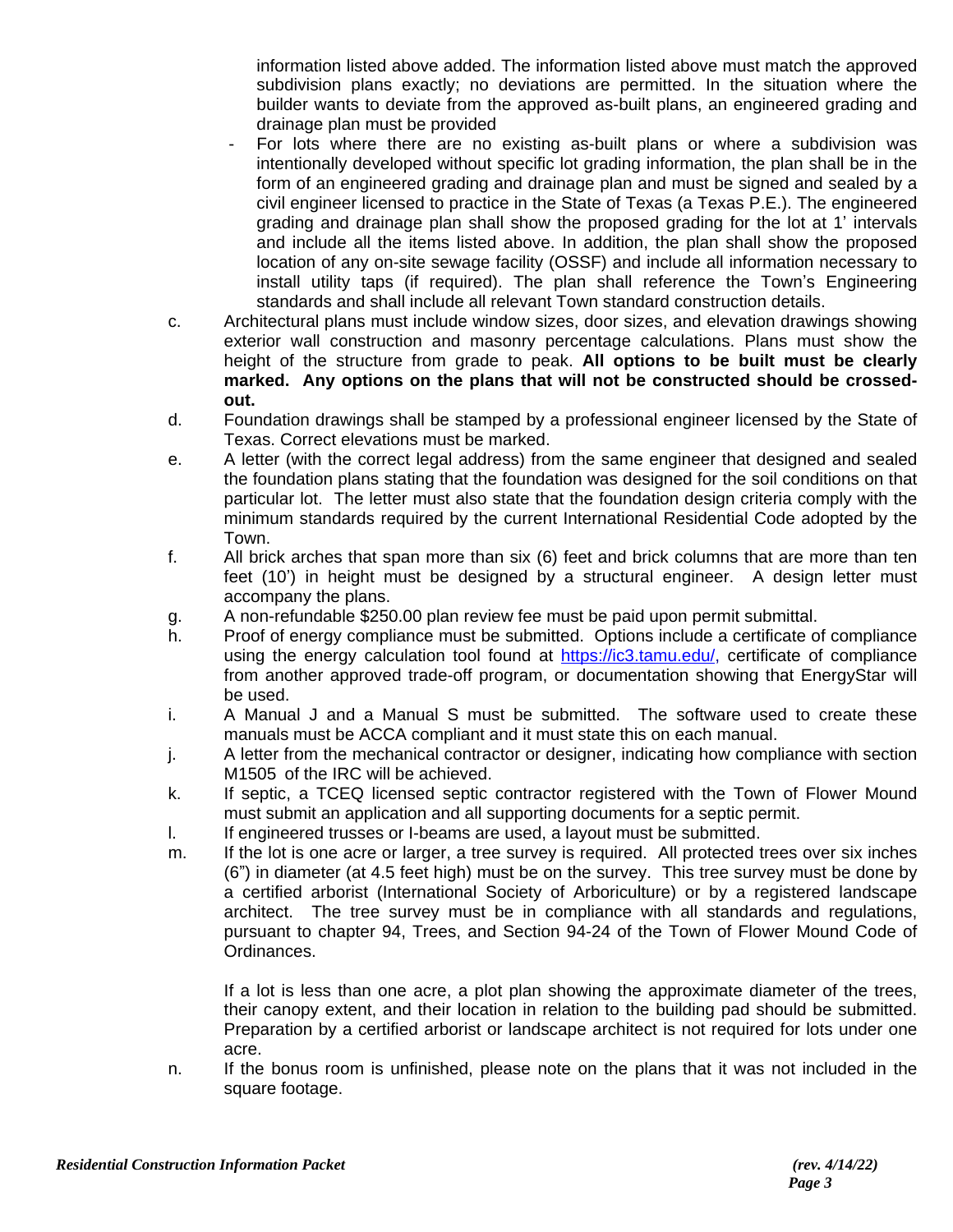- o. If the house is a model home, you must indicate this on your application. If the garage is to be used as a sales office, this must also be noted on the plans.
- p. If the house has gas, you must include a complete gas line diagram showing the gas line from the meter to the farthest appliance. This diagram must include the following:
	- a. The psi of the meter (low, medium, or high pressure)
	- b. The length of the line
	- c. The size of the line
	- d. The type of line (material)
	- e. The BTU load of each appliance on the line
	- f. The total BTU load
	- g. The length of the longest run

 **\*\*All required plumbing drawings must be to ¼ or 1/8 scale \*\*\* Exception: Outdoor propane lines must be inspected by the Texas Railroad**

 **Commission**

- q. PLANS AND SPECIFICATIONS SHALL BE DRAWN TO SCALE AND SHALL BE OF SUFFICIENT CLARITY TO INDICATE THE LOCATION, NATURE, AND EXTENT OF THE WORK PROPOSED AND SHOW IN DETAIL THAT IT WILL CONFORM TO THE PROVISIONS OF THE CURRENTLY ADOPTED CODES AND ALL RELEVANT LAWS, ORDINANCES, RULES, AND REGULATIONS.
- r. Permit fee is non-refundable.
- s. **Time Limitations of Applications –** An application for a permit for any proposed work shall be deemed to be abandoned 45 days after the date of filing, if permit has not been pursued in good faith.

**The telephone numbers for the Residential Plans Examiners are 972.874.6368 and 972-874-6357.**

# **B. GENERAL INSPECTION INFORMATION**

- **1. Working Hours -** Standard working hours are between 7:00 a.m. and 7:00 p.m. Monday through Friday and 9:00 a.m. to 5:00 p.m. on weekends.
- **2.** No tracked vehicles will be allowed on streets and alleys after a subdivision has been accepted.
- **3.** Instruct subcontractors and their employees to park in such a way that emergency vehicular traffic will not be obstructed, e.g., fire trucks and ambulances.
- **4. Lot Grading -** No lot grading is to take place until the building permit has been issued. **Note:** For SFD permits that have an individual grading plan, a "Stormwater Protection" inspection must be scheduled and approved prior to beginning any grading.
- **5. Tree Removal** Before removing any tree over six inches in diameter from a lot, check with the Environmental Services Division to determine if the tree can be removed. A tree removal permit is necessary to remove any specimen or historic tree, and any tree over six inches in diameter on the protected list that is not in the buildable area (Sec. 94-34).
- **6. Tree Protection** Prior to preparing the pad site, protective fencing should be placed around the drip line(s) of all protected trees or group of protected trees located on the property and six-foothigh chain-link fencing around the drip line of specimen and historic trees to reduce damage from construction activities – clearing brush within these fenced areas should only be done by hand or mowers (Sec.94-51).
- **7. Tree Damage Penalties -** Unauthorized tree removal or unauthorized construction activities under the drip line of any protected tree on a site will be subject to penalty per the Town's tree ordinance (Sec. 94-41). For replacement trees: If replacement onsite is not an option, is not possible, or is not approved; payment into the Town's tree preservation fund in the amount of \$125 per-caliper-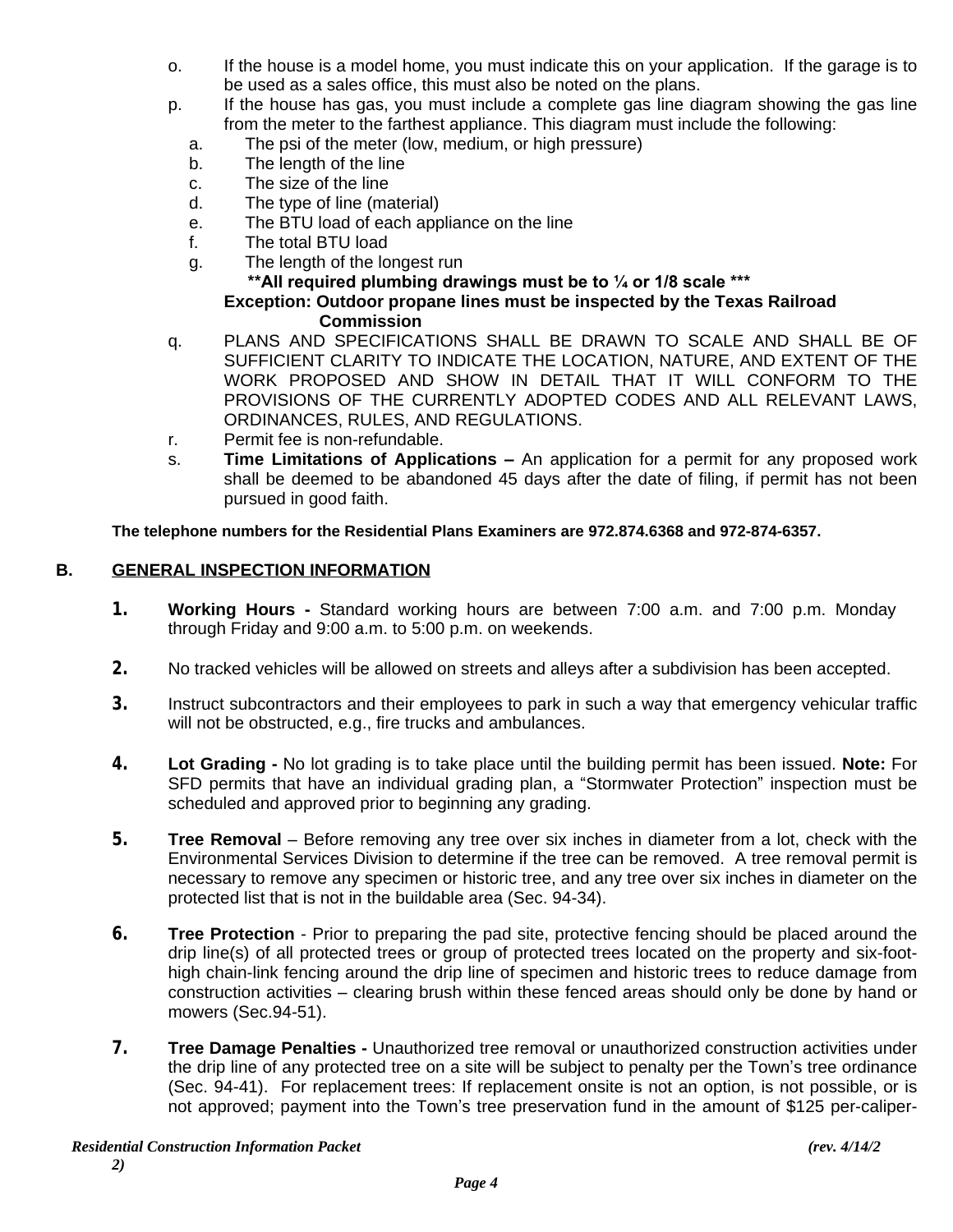inch will be required. Penalties for the unauthorized removal of protected trees includes replacement with 5 times the caliper inches removed, and/or a monetary penalty of \$250 percaliper-inch removed. Penalties for the unauthorized removal of specimen trees includes replacement with 10 times the caliper inches removed, and/or a monetary penalty of \$500 percaliper-inch removed. Penalties for the unauthorized removal of historic trees includes replacement with 15 times the caliper inches removed, and/or monetary penalty of \$750 per-caliper-inch removed. The **Environmental Services Division** can be reached at 972.874.6352 or 972.874.6340.

- **8. Portable Toilets** Construction-worker toilet facilities of non-sewer type shall conform to ANSI Z4.3.
- **9. Posting of Address** Building addresses must be posted in a location (see #10 below) that is conspicuous from the street on each lot at all times.
- **10. Maintenance of the Construction Site** Construction or work for which a permit is required shall be subject to inspection, and such work shall remain accessible and exposed for such purposes until approved. Before any inspection is approved, an address shall be posted that can be read from the street and all rights-of-way, streets, and alleys shall be clean and clear of mud, sand, concrete, and building materials. All trash, construction debris, and construction material on site shall be contained.
- **11. Inspection Requests -** All inspections must be requested by using the online inspection scheduling program. To schedule an inspection, go to http://etrakit.flower-mound.com and use your contractor login to access your permits. Inspections can be requested as late as 7:30 a.m. for a same-day inspection. Inspections can be scheduled up to 14 days in advance (excluding holidays and weekends). You can also cancel inspections and check inspection results using the same website.
- **12. After-Hours Inspection Request –** An after-hours inspection must be approved by the Assistant Building Official (**prior approval is needed to assure that an inspector will be available and that the request is warranted**). A fee of \$120 is required upon approval.
- **13. Office hours** for inspectors are from 7:30 a.m. to 8:30 a.m. and 3:30 p.m. to 4:30 p.m. each day. **Technical questions and questions regarding inspection item corrections must be directed to the inspectors during the above listed office hours. DO NOT CALL THE MAIN OFFICE NUMBER AND REQUEST TECHNICAL INFORMATION. If you are unable to resolve an issue with your inspector, you may contact that inspector's supervisor.**
- **14. For general questions only and for permit information, you may call the office at 972.874.6355.**
- **15. Temporary Power** Because of serious safety considerations, citations will be issued to the job superintendent, electrician, and/or an officer of the general contractor or electrical contractor if temporary power is tied directly into the permanent breaker box. Electricians are permitted to test house circuits provided that a licensed electrician is on site at all times while power is connected to the house. Any temporary wiring that does not meet these conditions may be cause for confiscation of wire and disconnect of power. If power is disconnected, a permit must be obtained and an inspection must be approved to release power.
- **16. Re-inspection Fees -** A re-inspection fee may be assessed and inspection may not be performed if any of the following conditions apply (this list is not intended to be all-inclusive):
	- a. Inspection scheduled is not ready.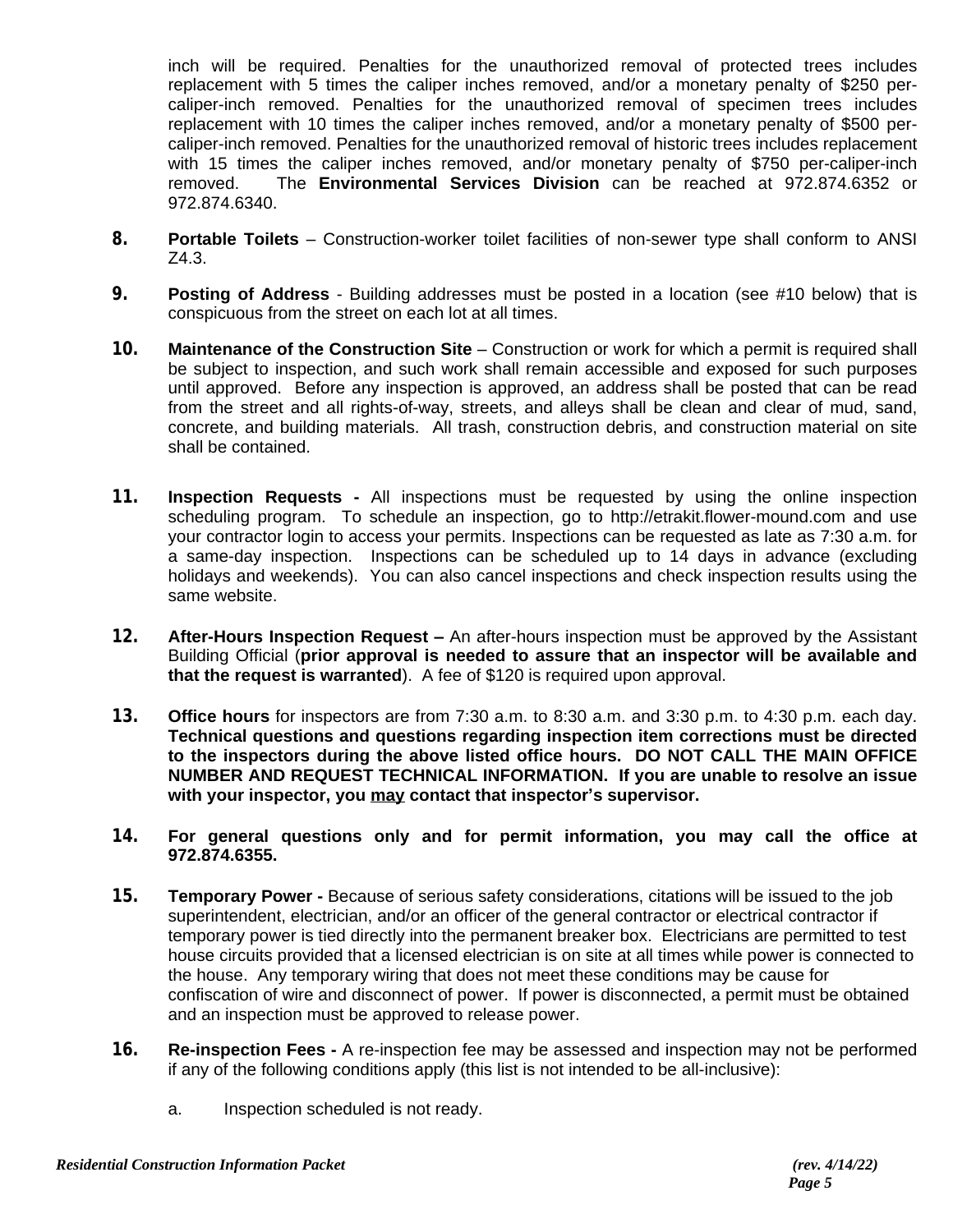- b. No building address posted as specified in #9 above.
- c. Trash on the lot.
- d. House is locked, or work to be inspected is not otherwise accessible.
- e. An inspection is disapproved twice for the same item.
- f. A safety fence is not installed around sewer tap excavations that are four feet deep or more.
- g. Water meter box must be in place and not damaged at all times, or the inspection will not be performed
- h. Construction materials are located within the right-of-way. (See item #10 above.)
- i. Panel cover is not removed for utility final inspection or is off at the building final.
- j. No tree certificate, engineer's reports, or energy testing documents have been uploaded to the permit at final inspection.

k. Any deviation from the original approved plans that requires a permit and does not have approval (see specification in #17 below).

This list is not an all-inclusive list. Re-inspection fees may be assessed at the discretion of the inspector.

All re-inspection fees must be paid prior to scheduling a Utility Final inspection.

- **17. Re-stamp -** Any changes in the approved plans are required to be re-stamped before an inspection is scheduled. This includes any variance of the site plan over one foot (1'). Re-stamps are \$40 per hour with a \$40 minimum and may take up to two days to process. Do not schedule an inspection if the re-stamp is not approved. Failure to comply will result in a re-inspection fee, and no inspection will be conducted.
- **18. Engineering Letters and Other Required Documents -** Whenever an engineering letter or other document is required, the letter/document must be uploaded to eTRAKiT prior to scheduling the inspection. When uploading a letter or other required documents to eTRAKiT, please label the document "INSPECTION DOCUMENT". This will allow the inspector to refer to the letter/document in order to verify compliance with the requirements of the engineer.
- **19. Safety Compliance -** For the purpose of providing safety on the construction site, the Occupational Safety and Health Administration (OSHA) guidelines shall be followed (see their web site at [www.osha.gov\).](http://www.osha.gov)
- **[20.](http://www.osha.gov) [Expiration](http://www.osha.gov) –** Every permit issued shall [become](http://www.osha.gov) invalid unless the work on the site is [commenced](http://www.osha.gov) within 45 days after its [issuance.](http://www.osha.gov) In addition, every permit issued shall become invalid if [work](http://www.osha.gov) [authorized](http://www.osha.gov) on site by such permit is suspended or [abandoned](http://www.osha.gov) for a period of 180 days after the time the work is [commenced.](http://www.osha.gov) **[Suspended](http://www.osha.gov) or abandoned** will be defined as an [elapsed](http://www.osha.gov) [time](http://www.osha.gov) of [180 days between any two approved inspections.](http://www.osha.gov)

# **[C.](http://www.osha.gov) [INCLEMENT WEATHER](http://www.osha.gov)**

**No concrete, [plumbing](http://www.osha.gov) [rough,](http://www.osha.gov) or [underground](http://www.osha.gov) inspections will be made if it has been determined [by the Assistant Building Official that it is too wet.](http://www.osha.gov)**

**No concrete or plumbing rough inspections will be made unless the [temperature](http://www.osha.gov) is at least 38 [degrees](http://www.osha.gov) and [rising.](http://www.osha.gov) You may check [eTRAKiT](http://www.osha.gov) between [8:15](http://www.osha.gov) [and](http://www.osha.gov) [8:30](http://www.osha.gov) a.m. the [morning](http://www.osha.gov) of the [inspection to verify if an inspection has been canceled due to weather.](http://www.osha.gov)**

**[During inclement weather, it is the responsibility of the contractor to reschedule all inspections on](http://www.osha.gov) [eTRAKiT.](http://www.osha.gov)**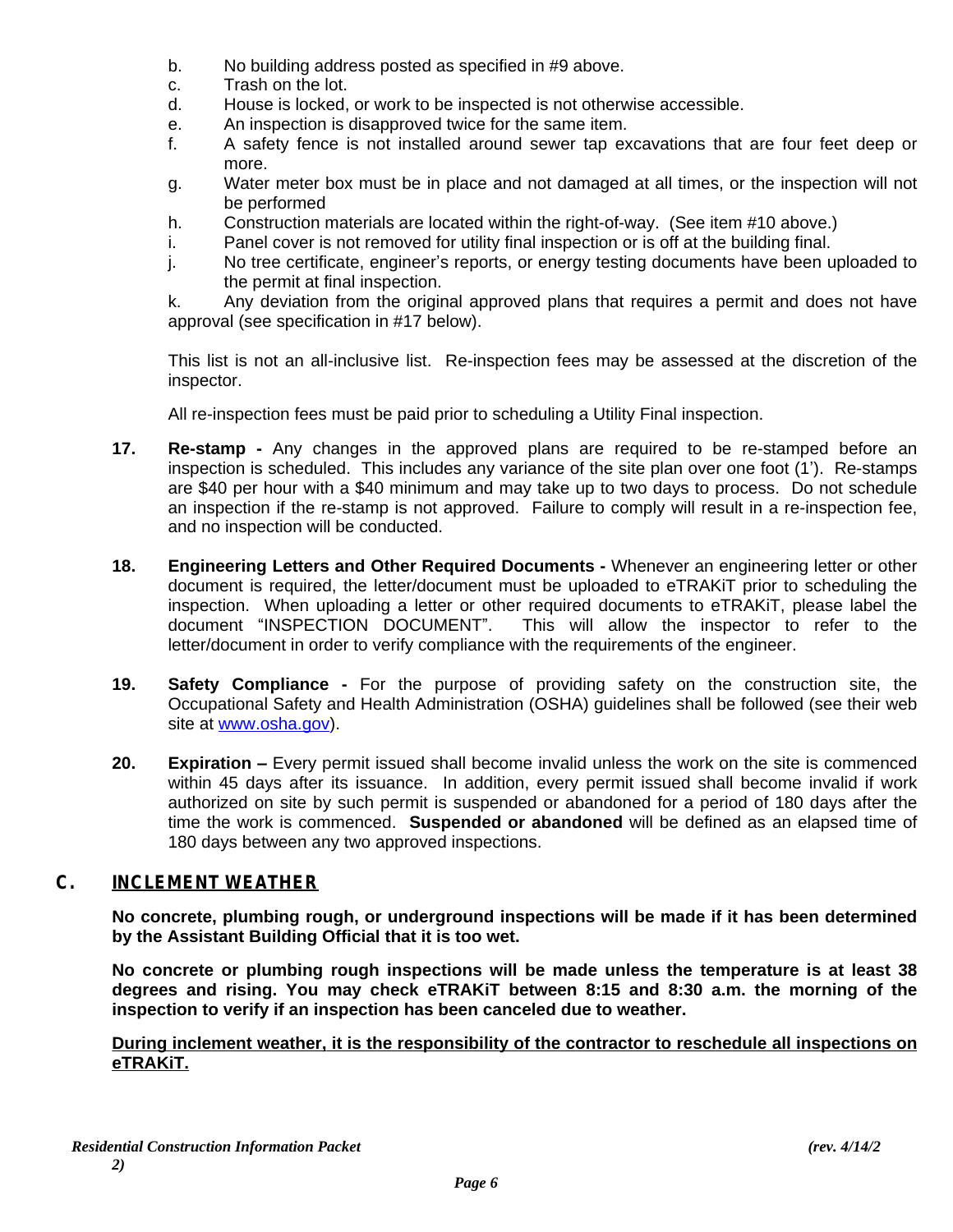# **E. INSPECTION REQUIREMENTS**

**These are code requirements and/or commonly missed items. For a complete list of requirements, refer to the current Codes as adopted by the Town.**

## **1. STORM WATER PROTECTION (if applicable)**

This inspection is only necessary for those SFD permits that require a grading plan to be submitted with the SFD permit application because there are no existing as-built plans or where the subdivision was intentionally developed without specific lot grading information.

- a. All protection measures required in the approved Stormwater Prevention Protection Plan (SWPPP) must be installed prior to scheduling this inspection.
- b. No grading of the lot may begin until this inspection is approved.

#### **2. PRE-DRAINAGE**

- a. Lot must be benched and foundation forms boards installed.
- b. Plumbing work **shall not** be started.
- c. No grade beams or piers shall be started.
- d. All required erosion-control devices must be in place.
- e. This inspection must be approved before any other inspection can be scheduled.
- e. Slopes shall not exceed 3:1 ratio.
- f. A form board survey **must** be uploaded to the permit via eTRAKiT prior to scheduling this inspection. The attachment should be labeled "FORM BOARD/PAD SURVEY." The survey must verify that all property line setbacks are met and must show the finished pad elevation. Pad elevation must be represented using the Town's benchmarks.

## **3. TEMPORARY POWER POLE**

- a. Pole is to be braced, secure, and stable and the address must be posted on the pole.
- b. The licensed electrician can test house circuits using the power source from the temporary power pole to prepare for utility final and/or all final inspections **only** and provided all circuits are disconnected prior to the licensed electrician's leaving the site.
- **4. PLUMBING ROUGH** (You must have an approved pre-drainage inspection prior to scheduling this inspection.)

The form board survey provided at pre-drainage will be used to verify setbacks at this inspection.

Upon approval of the plumbing rough inspection, the open ditches shall be immediately covered prior to any further inspections.

### a. **Water Lines**

- 1. One hose bibb with a non-removable vacuum breaker must be installed in the water line to check the pressure on the water service line.
- 2. All hot water lines must be insulated with .50 insulation.
- 3. The water meter must be installed when the inspection is scheduled, or there will be a re-inspection fee, unless prior approval from the Assistant Building Official has been obtained. (Licensed plumber is responsible for verifying that the water pressure meets the requirements of the currently adopted code.)
- 4. The water meter must be installed correctly with the arrow pointing toward the house.
- 5. Cover must be removed from the water meter box when a plumbing rough inspection is requested.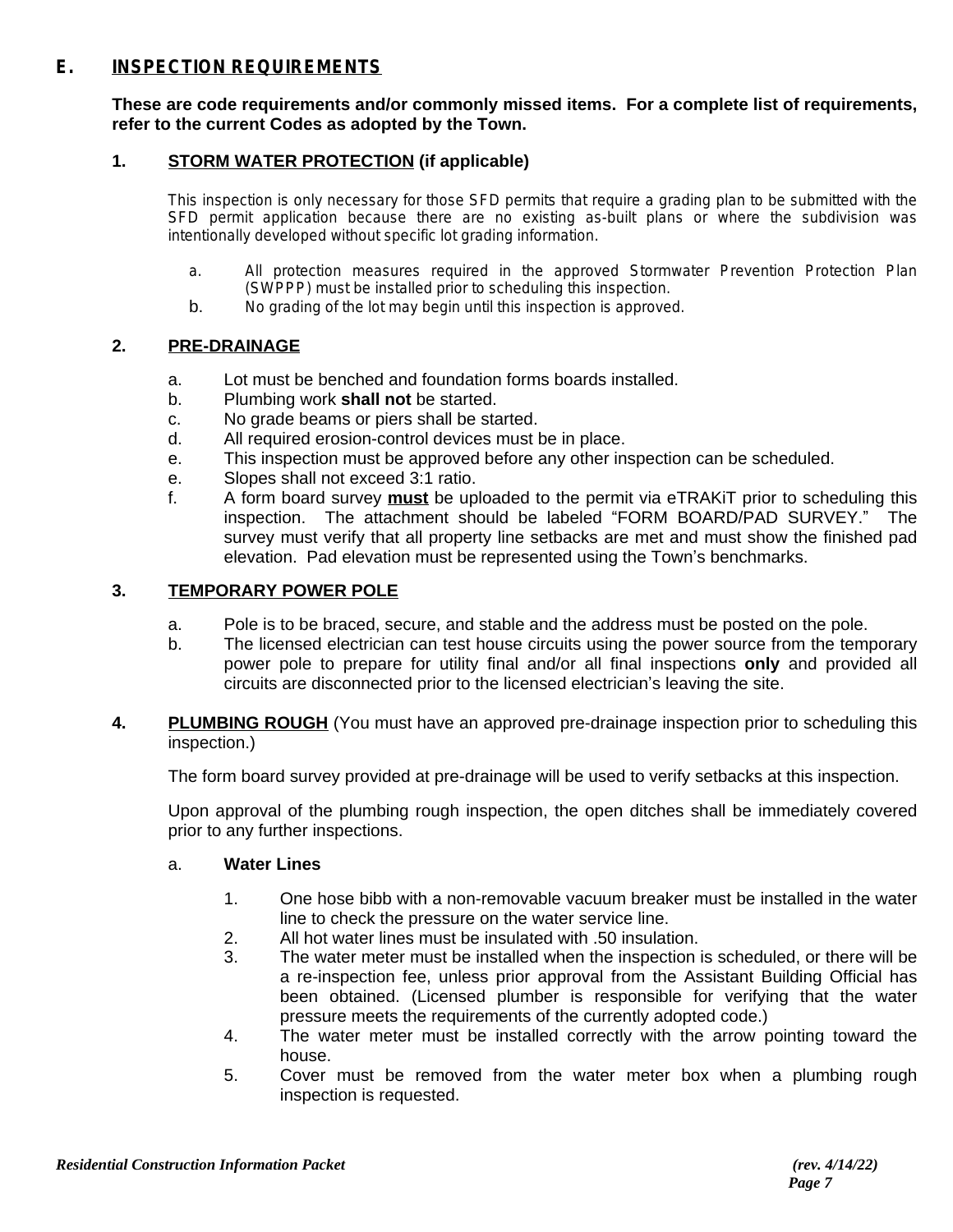## b. **Sanitary Sewer**

- 1. Five-foot (5') head of water measured at the last stack in the house. The measurement will be taken from ground level. Stacks that are too high are subject to receiving a disapproval tag. The water test must include the sewer yard line. A screw-type test ball must be installed at the sewer tap.
- 2. The sewer tap must be exposed two feet (2') from either side of sewer connection. (This means that two feet (2') of the Town's green lateral line adjacent to the tie-in must be exposed at the time of inspection.)
- 3. At the time of connection, if no clean-out is provided it is the responsibility of the contractor to install a clean-out at the connection of the building sewer and the service lateral. This clean-out should be located 14.5' from back of curb unless prior approval from the Assistant Building Official has been obtained.
- 4. Air admittance valves are not allowed.
- 5. Sewer must be connected to the Town's sanitary sewer system.
- **5. FOUNDATION** (You must have an approved plumbing rough inspection prior to scheduling this inspection.)
	- a. All work must conform with the engineered plans with no additions or subtractions to the approved plans. (If changes are made, they must be re-engineered and re-submitted for Town approval – a \$40 re-stamp fee will apply.)
	- b. Cable ends must be a minimum of six inches (6") below the top of the forms.
	- c. Cable ends must be a minimum of six inches (6") from the corners.
	- d. Cable insulation must cover the cable to within three inches (3") of the cable ends.
	- e. Cables that must be re-routed to miss plumbing fixtures must be done with long sweeping curves of the cable.
	- f. Electrical conduit located in the foundation must be installed.
	- g. When gas lines are approved to be installed in areas of the foundation, they must be properly sleeved.
	- h. When required, original finished floor elevation surveys and engineering letters verifying required piers were installed according to the design must be uploaded to the permit via eTRAKiT prior to scheduling this inspection.
	- i. No changes can be made to the foundation after inspection approval without a plan restamp and requesting another foundation inspection.
	- j. Poly must cover all pad areas only. Poly is to be cut or not installed in beams.
	- k. A water test with Town pressure or other approved test must be maintained on the water supply lines.
	- l. All tub boxes must be installed.
	- m. Sewer and water lines must run at 90-degree angles to grade beams.
	- n. All water and sewer yard trenches must be covered.

# **6. EXTERIOR WALL**

- c. Exterior wall inspection is only to be used if exterior wall sheathing is to be covered by a vapor or air barrier.
- d. Sheathing must be attached per currently adopted code or manufactures installation instructions.
- e. Wind bracing must be installed per currently adopted code and approved permit documents.
- **7. TOP-OUT/FRAME** (You must have an approved foundation inspection prior to scheduling this inspection.)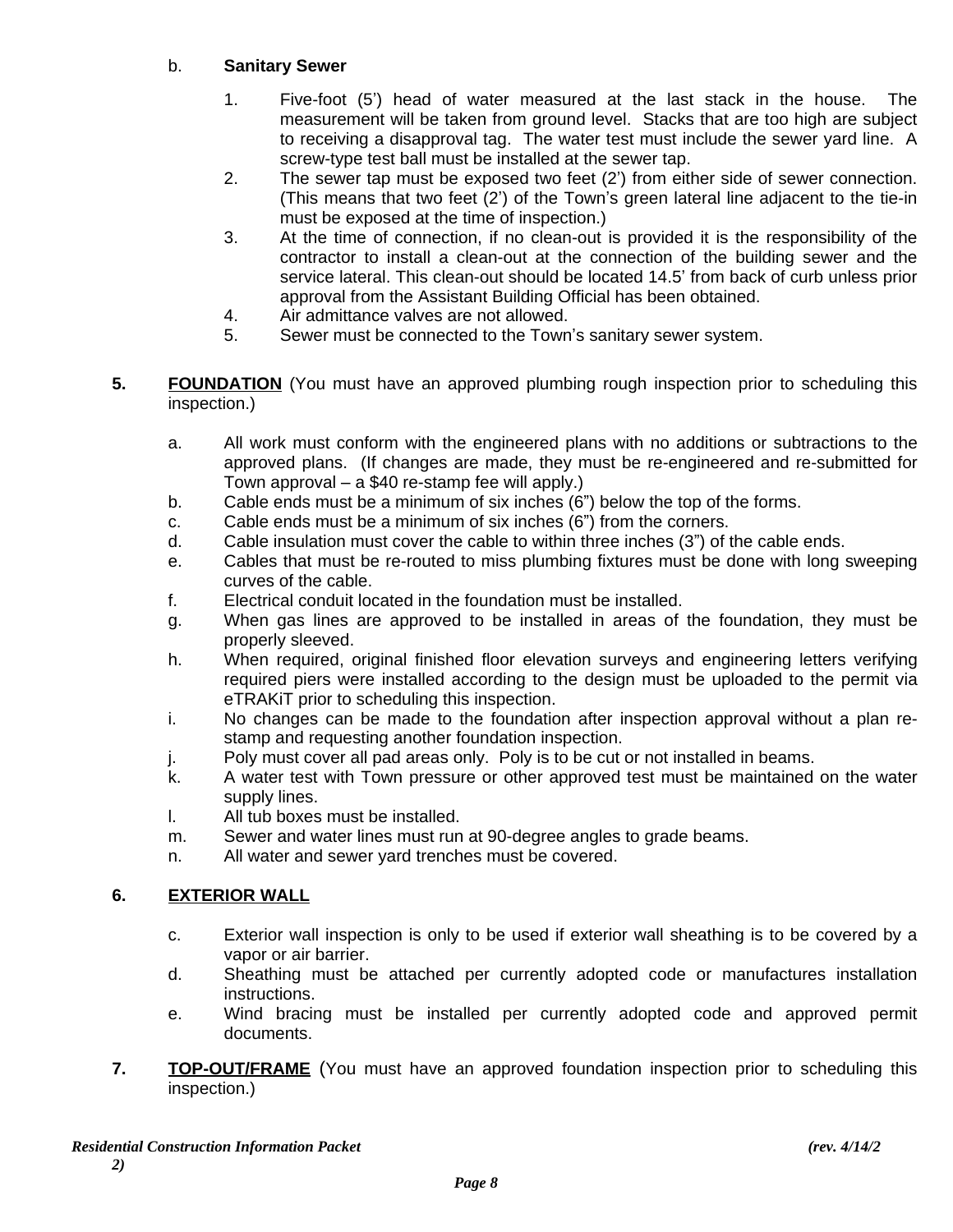## a. **Plumbing Top-Out**

- 1. **Water**
	- a. All water lines must be supported, anchored, or braced to minimize movement.
	- b. All water lines in unheated areas must be protected from freezing.
	- c. Hot water lines (100-180 degrees F) must have .50 insulation unless in attic, which requires .75 insulation.
	- d. Frost-proof hose bibbs with integral vacuum breakers must be installed.
	- e. The Town's water pressure or other approved means must be applied.

## 2. **Gas Lines**

- a. **Black Pipe Gas Lines:** There must be an approved test installed, and the test must be located outside of the house at the utility meter connection. Except for immediate termination at the utility meter connection, gas lines located between exterior veneer and outside sheathing must be factory mill wrapped.
- b. **CSST Gas Lines:** Approved tests must be installed. When medium pressure is provided by the utility provider, the test from the utility gas meter connection to the regulator must be installed on the outside of the house at the utility gas meter connection (to test the medium pressure side), and from the regulator, another test must be located at the fireplace (to test the low pressure side). If the CSST gas piping system is installed with all low pressure provided by the utility provider, the test must be installed on the outside of the house at the utility gas meter connection. **You must verify with the utility provider for information pertaining to the pressures supplied.**

#### 3. **Drain, Waste, and Vents**

- a. Air admittance valves are not allowed.
- b. All drain, waste, and vents (DWV) shall be tested at this inspection.
- c. All tubs, shower liners, and receptors shall be tested at this inspection.

#### b. **Electrical Rough**

- 1. Service entrance conductors cannot exceed 3' from the meter connection to the first means of disconnect.
- 2. Bonding at gas piping, metallic water piping, and metallic boxes.
- 3. Concrete encased electrode (ground) verification.

#### c. **Mechanical Rough**

- 1. If applicable, metal ducts shall be insulated.
- 2. Air conditioning (AC) duct insulation must meet the requirements of the Town's currently adopted energy code.
- 3. AC joints and seams must be sealed by approved mastic or tape with a (UL181A) listing. Duct tape is not approved.
- 4. The insulation for all AC lines (fluid temp. range 40-55 degrees F) must meet the requirements of the Town's currently adopted energy code.
- 5. AC ducts inside the building but outside conditioned area require a vapor retardant of 0.05 perm or aluminum foil of 2 mils.
- 6. All exhaust fan ducts must extend to the outside.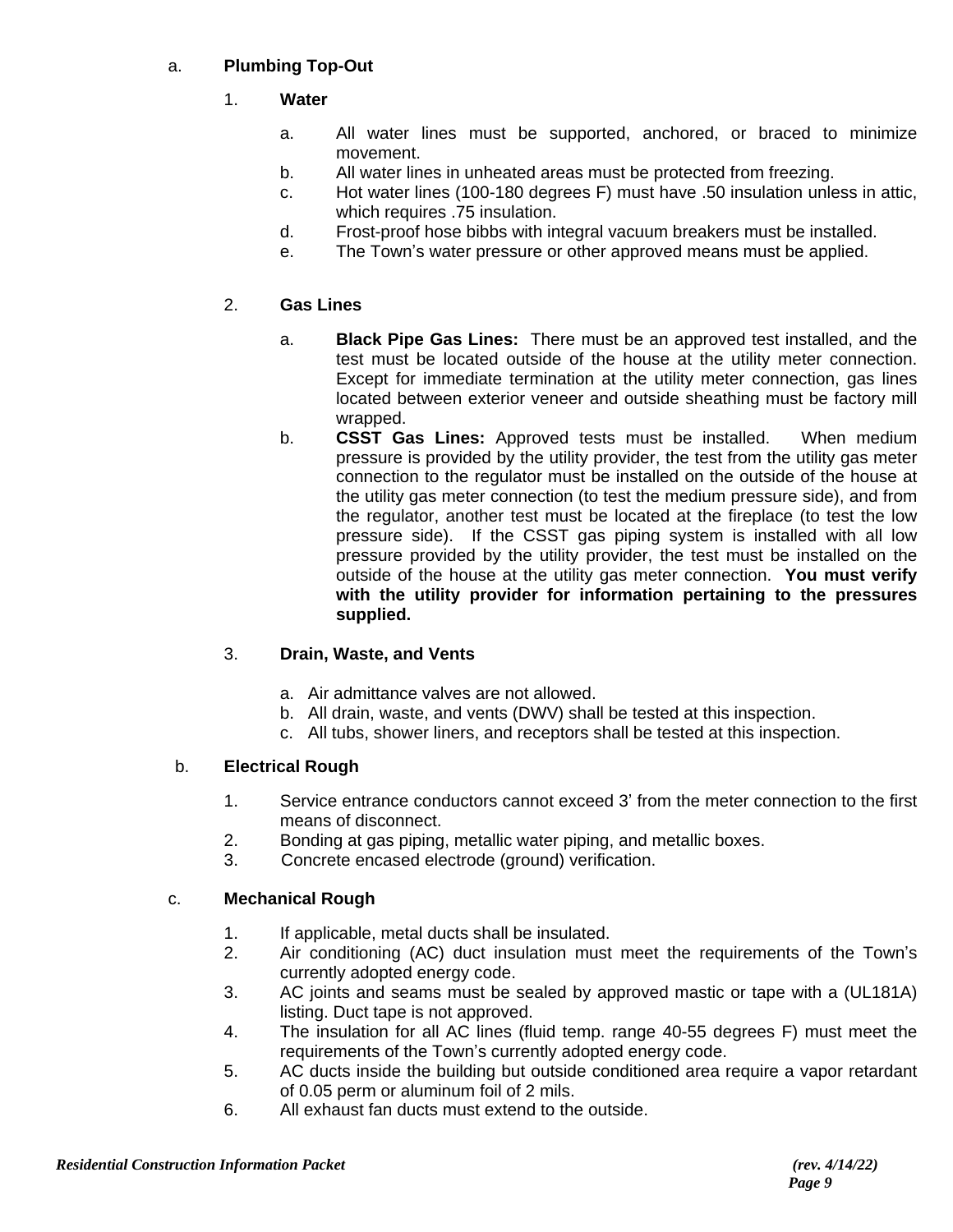- 7. Where a water closet is separated from the shower area by a door, an exhaust fan is required in both the water closet area and the main bath area.
- 8. Dryer vent length must meet the requirements of the Town's currently adopted code.

# d. **Framing**

- 1. Exterior bottom plates must be secured to the foundation by L-bolts (washers and nuts must be tight) or other code approved methods.
- 2. Joists over four feet (4') in length must be pressure blocked on one side only with nails driven from the joist into the pressure block – or a joist hanger must be used.
- 3. All lumber must be grade-stamped. Unstamped lumber is unacceptable as a structural framing member.
- 4. Where air handling units and water heaters are supported by ceiling joists, those joists will be calculated as floor joists. Where air handling units and water heaters are supported by rafters, those rafters will be calculated as rafters supporting a drywall ceiling.
- 5. Stairway tread depths must be a minimum of eleven inches (11").

**Exception:** Tread depths may be a minimum of ten inches (10") in locations where code compliant nosing is installed.

- 6. Tread depths at the inside of each winder are to be at least six inches (6"). (See currently adopted code for more details.)
- 7. A structural engineer's design is required when wood members are used to permanently support masonry. Gables that cantilever in excess of six feet (6') over a roofline also require a structural engineer's design.
- 8. All penetrations in top plates and chase openings must be sealed.
- 9. Seal all floor/ceiling penetrations (e.g., tub trap openings at second floor).
- 10. Covered porches and patios must be inspected to verify proper structural framing prior to installing any finished ceiling material.
- 11. All brick wall ties must be installed.
- 12. Check all fenestrations for labeling of SHGC/NFRC, and labeling must remain intact for the inspection. All fenestrations must be NFRC (National Fenestration Council) certified.
- 13. All recessed lighting must be rated airtight or be enclosed within a sealed box constructed from .50-inch gypsum board or other airtight assembly.
- 14. A system must be in place to ensure a one-inch air space between all ceiling/roof assemblies (baffles for ventilation in attics).
- 15. Use the header span chart in the current IRC as adopted by the Town for ceiling joists used to support the roof load.
- 16. Remove all combustibles (wood, building materials, trash, etc.) from fireplace firebox.
- **8. INSULATION** (You must have an approved top-out/frame inspection prior to scheduling this inspection.)
	- a. Insulation R-values must be equal to or better than the R-values indicated on the approved plans and must fit properly with no voids or missing pieces.
	- b. Vapor barriers are exempted in this area.
	- c. Insulation at roof/ceiling assemblies requires one-inch cross ventilation.
	- d. Insulation must be installed under all equipment walkways and floored areas in the attic space.
- **9. SHEETROCK** (You must have an approved insulation inspection prior to scheduling this inspection.)

*2)*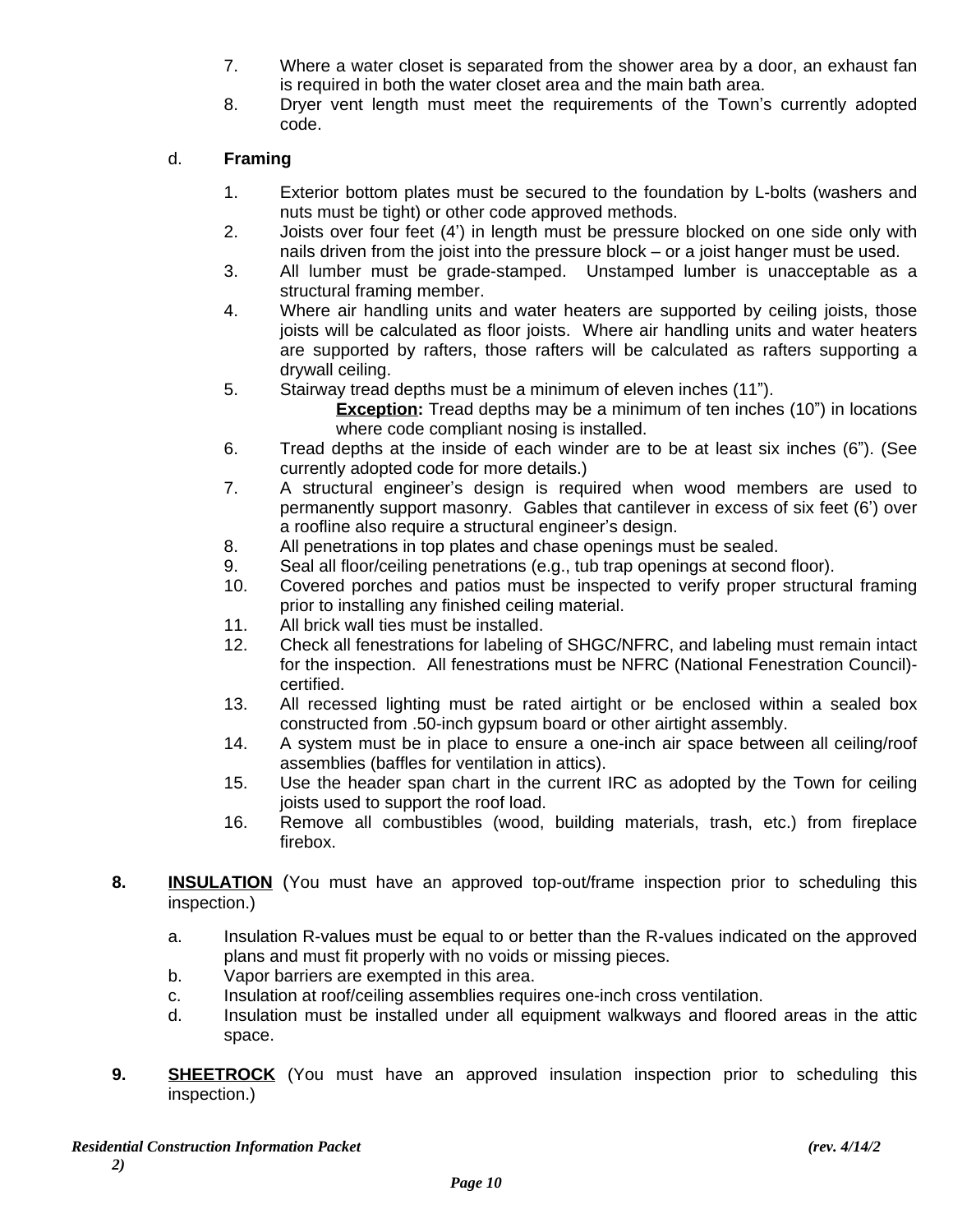- a. All green rock or other approved material must be installed in wet or damp areas.
- b. All lighting outlets, switches, and plugs must be sealed airtight at the building envelope.
- c. All plumbing and mechanical penetrations must be sealed airtight at the building envelope.
- d. Fastener (nail/screw) patterns must match code requirements.

## **10. DRAINAGE CULVERT (if applicable)**

- a. A Drainage Culvert inspection must be scheduled and approved before you can schedule a flatwork inspection.
- **11. FLATWORK** (Town sidewalks, drive approaches, and driveways)
	- a. The only flatwork inspected by the Town is Town sidewalks, driveway approaches, and driveways.
	- b. All flatwork must be reinforced with steel. Town walks are required to have a minimum of three-eighths inch (3/8") rebar at eighteen inches (18") on center transversely and eighteen inches (18") on center longitudinally with expansion joints at twenty feet (20') on center.
	- c. Approaches off of alleys must have a depth of six inches (6") and be reinforced with #3 bars eighteen inches (18") on center to the property line. Alley approaches must have a turn radius of six feet (6'). The alley must be doweled eighteen inches (18") on center with #3 bars that extend at least six inches (6") into the alley. **Do not** install an expansion joint at the alley. An expansion joint will be required at the property line.
	- d. Approaches off of a street must have a depth of six inches (6") and be reinforced with #3 bars eighteen inches (18") on center to the property line. Curb cuts shall follow engineer stamped ST-4. The street must be doweled eighteen inches (18") on center with #4 engineer-stamped ST-6 bars that extend at least six inches (6") into the street. An expansion joint will be required at the sidewalk. **Do not** install an expansion joint at the street. All driveways **must** use horizontal (sloped) saw cut.
	- e. Expansion joints must be installed at all existing concrete (except streets and alleys).
	- f. All lead walks to back of curb need expansion joints. Decorative concrete may be installed only on private property. Any concrete work done within a street or alley easement must be completed with a brush finish.
	- g. The minimum width for a driveway is twelve feet (12').
	- h. The minimum length of a driveway is twenty feet (20') from the property line to the garage.
	- i. The minimum distance from the driveway to a street intersection is thirty-five feet (35').
	- j. Driveways must be a minimum of two feet (2') from the side property line.
- **12. UTILITY FINAL** (You must have an approved sheetrock inspection prior to scheduling a utility inspection.)
	- a. All wires must be capped and covered, or fixtures must be installed.
	- b. The cover must be off of the electrical panel.
	- c. The meter base must be bonded to the main panel box.
	- d. **Black Pipe Gas Lines:** There must be an approved test installed, and the test must be located outside of the house at the utility meter connection.
	- e. **CSST Gas Lines:** Approved tests must be installed. When medium pressure is provided by the utility provider, the test from the utility gas meter connection to the regulator must be installed on the outside of the house at the utility gas meter connection (to test the medium pressure side), and from the regulator, another test must be located at the fireplace (to test the low pressure side). If the CSST gas piping system is installed with all low pressure provided by the utility provider, the test must be installed on the outside of the house at the utility gas meter connection. **You must verify with the utility provider for information pertaining to the pressures supplied.**
	- f. Gas stops at each appliance must be properly secured.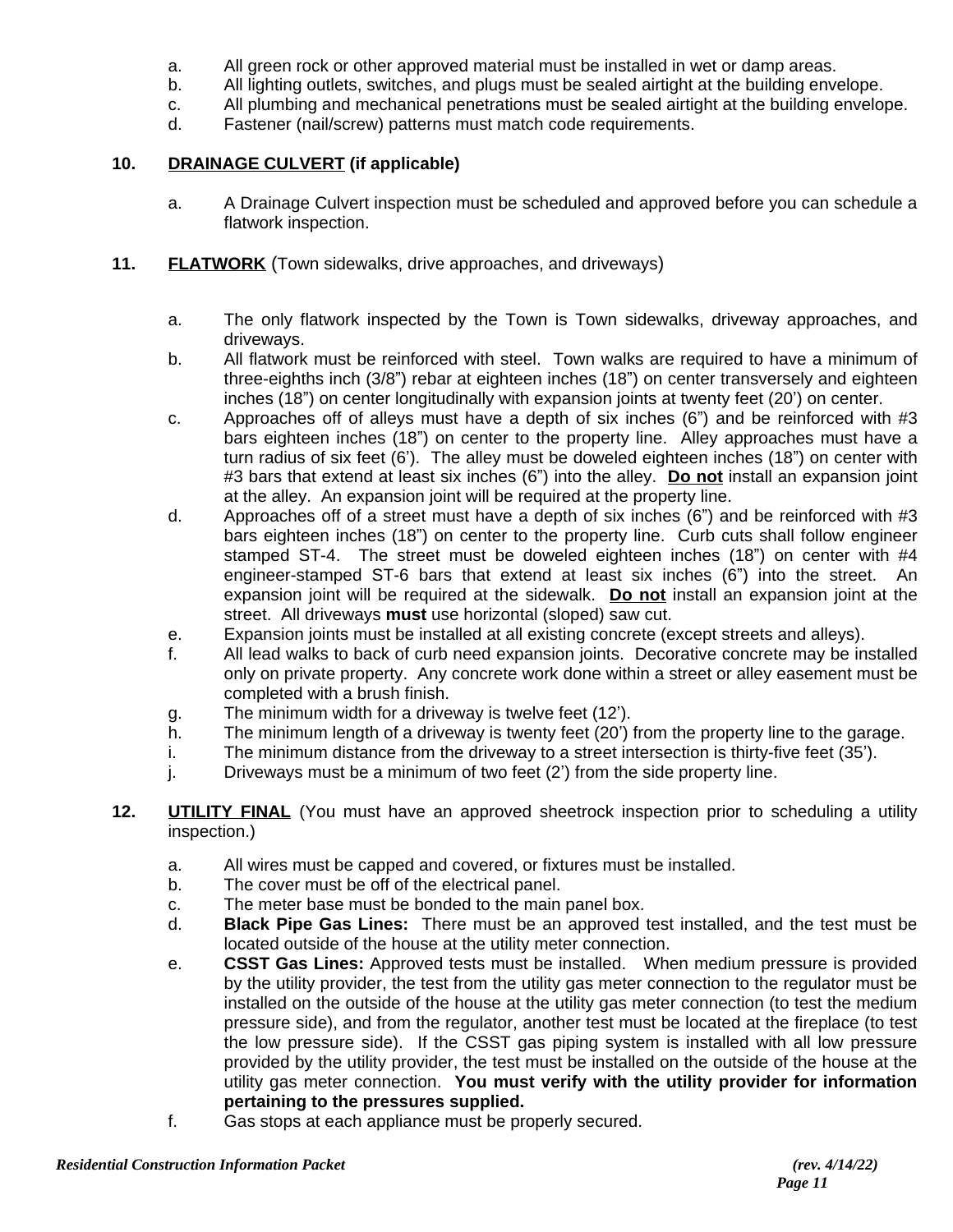- g. Gas system must be completely installed. Gas stops and caps must be installed at all terminations.
- h. All light fixtures located within thirty-six inches (36") horizontally and within eight feet (8') vertically of the lip of a bathtub or shower must be waterproof.
- i. All masonry must be complete before requesting a Utility Final.
- j. Water heaters must have heat traps (hot and cold side).

## **13. SEWER SERVICE VERIFICATION**

- a. The house sanitary sewer cleanout must be accessible.
- b. The sanitary sewer service must be intact, clean and free of debris or blockage all the way to the sewer main.
- c. A Town crew will camera the sewer service from the house to the sanitary sewer main.
- d. The Town reserves the right to check the main downstream from the sewer service if they suspect that debris has been pushed into the Town's main.

#### **14. FINAL DRAINAGE**

- a. At the time of this inspection dirt work must be competed and the lot grading and drainage must be in accordance with the approved grading and drainage plan.
- b. All disturbed areas of the lot shall either have permanent vegetation established or erosion control measures installed to ensure that there will be no silting of the neighboring lots or the ROW. In location where the ROW, drainage easements or common drainage swales have been disturbed, all areas must have established grass or sod in place.
- c. The Sidewalks, water meter box, streets, curbs, fire hydrants, water valves, drive approaches, lead walks, and sewer clean-outs on or adjacent to the lot shall be complete, clean and in property working order.

#### **15. TREE FINAL**

- a. The trees species noted on the Tree Species Certification Form must be installed with an above or below ground staking system.
- b. Irrigation must be provided to each tree that is separate from the irrigation installed for the lawn, with a minimum of one (1) bubbler.
- c. A mulch ring can be placed around the newly planted tree/s, but it should not be located on top of the root ball. No sod should be placed on the root ball.
- d. The root flare should be visible when the tree is planted and it should planted 1-2" above grade to allow for settling of the root ball.
- e. See Exhibit "A" of Tree Species Certification Form for additional planting details.
- **16. BUILDING FINAL (All Finals)** (You must have approved final drainage and tree final inspections prior to scheduling an all finals inspection.)

#### a. **General**

- 1. Electrical and gas meters must be installed. If the building final is requested prior to the installation of the electric or gas service meter, a re-inspection fee will be assessed.
- 2. The Jacuzzi access panel must be removed for inspection.
- 3. A Tree Species Certification form must uploaded to eTRAKiT prior to scheduling this inspection. When uploading this document to eTRAKiT, please label it "TREE

*2)*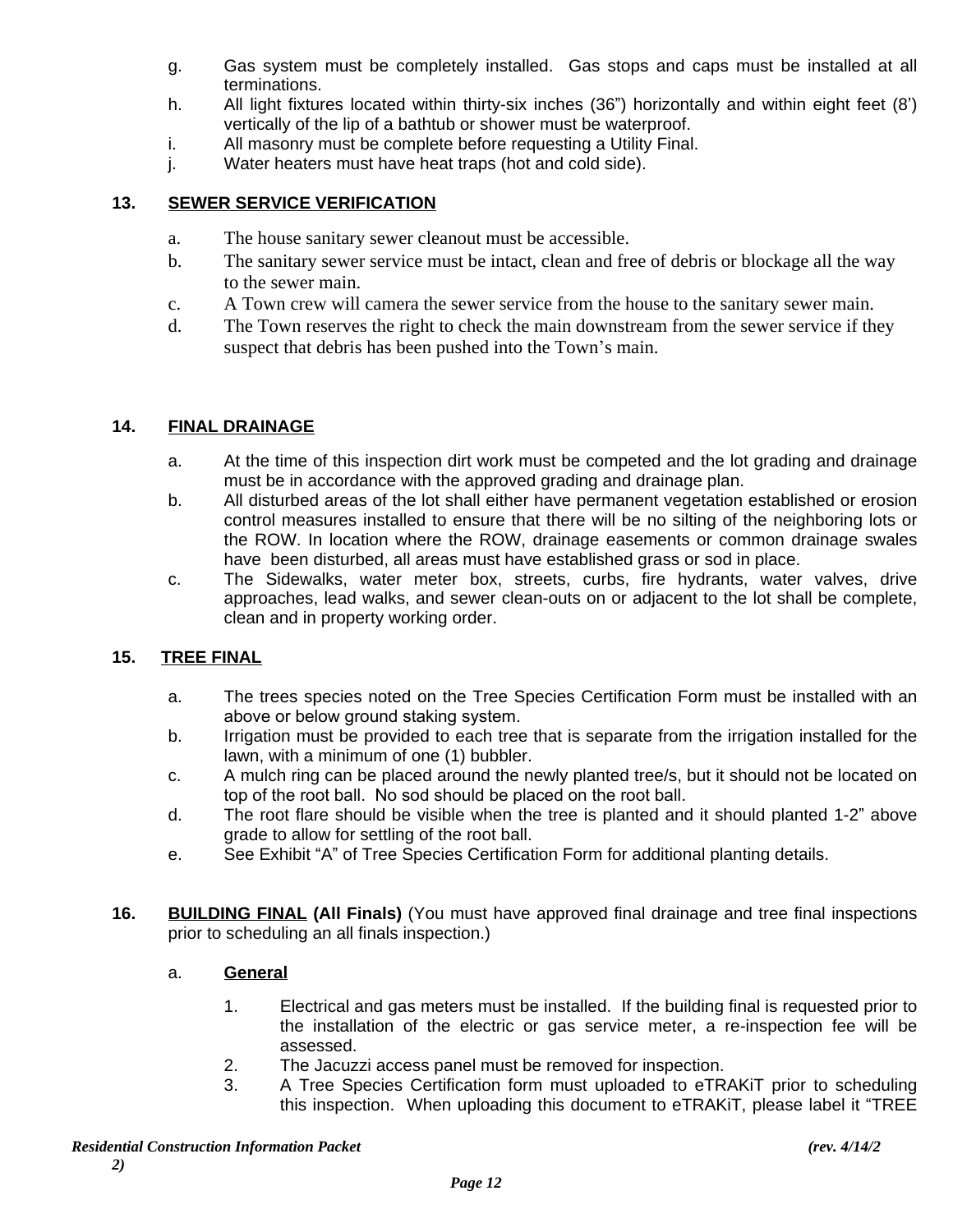SPECIES CERTIFICATION FORM." This form is available on the Town's web site. It must show a minimum of three (3) trees with a caliper width (at six inches above ground level) of two and one half  $(2 \frac{1}{2})$  to three  $(3)$  inches and at least six feet  $(6')$  in height provided on each residential lot 10,000 square foot and greater. A minimum of two (2) trees, with a minimum caliper width of two and one-half (2  $\frac{1}{2}$ ) to three (3) inches, and at least six feet (6') in height, shall be provided on each single-family and duplex lot between 5,000 and 10,000 square feet. A minimum of one (1) tree, with a minimum caliper width of two and one-half  $(2 \frac{1}{2})$  to three  $(3)$  inches, shall be provided for each 3,000 square feet of gross lot area on each multi-family lot. At least one tree must be in the front yard, unless the subdivision requirements indicate otherwise. All special tree requirements for that subdivision must be met. There shall be no more than 50 percent of any tree species, and no more than 75 percent of any tree genus permitted to satisfy the planting requirements. To receive credit for existing protected trees greater than or equal to six inch diameter, per Section 94-40, contact **Environmental Services** at **972.874.6352**.

- 4. Final approval of the **septic system** (if present) must be obtained from the **Environmental Services Division (972.874.6340)** prior to requesting the building final inspection.
- 5. All work is to be complete. No contractors should be on the site working at the time of the inspection.
- 6. If the EnergyStar home option was chosen during plan review, an address-specific certificate must be uploaded to eTRAKiT prior to scheduling this inspection. When uploading this document to eTRAKiT, please label it "ENERGYSTAR CERTIFICATE."
- 7. All energy code required documentation (blower door and duct testing) is to be uploaded to eTRAKiT prior to scheduling this inspection.

# b. **Plumbing**

- 1. Any drain or water line that is installed for future use must have permanent caps.
- 2. Heat traps must be installed or built into all water heating appliances.
- 3. Sewer clean-outs must be cut to grade and installed with an approved cap.
- 4. Air admittance valves are not allowed.
- 5. All UV exposed PVC shall be protected (painted).
- 6. Protect all exposed gas piping from corrosion (painted).

# c. **Electrical**

- 1. All electrical outlets 120 volt, 15 and 20 amp that are located in "wet locations" are required to be GFCI-protected.
- 2. Arc-fault circuit interrupters must be installed per the Town's currently adopted code.

#### d. **Mechanical**

- 1. Thermostatic controls shall be capable of being set locally or remotely. The minimum temperature range shall be 55-85 degrees F.
- 2. All air conditioning and heating equipment must reflect the correct size and rating per the approved plans.
- 3. Refrigerant lines exposed to UV shall be protected at condensers.
- 4. Locking caps are required at condensers where not otherwise protected.

# e. **Building**

- 1. A solid core door must be installed between the garage and living area.
- 2. Weather-stripping must be installed at all openings of the building envelope.